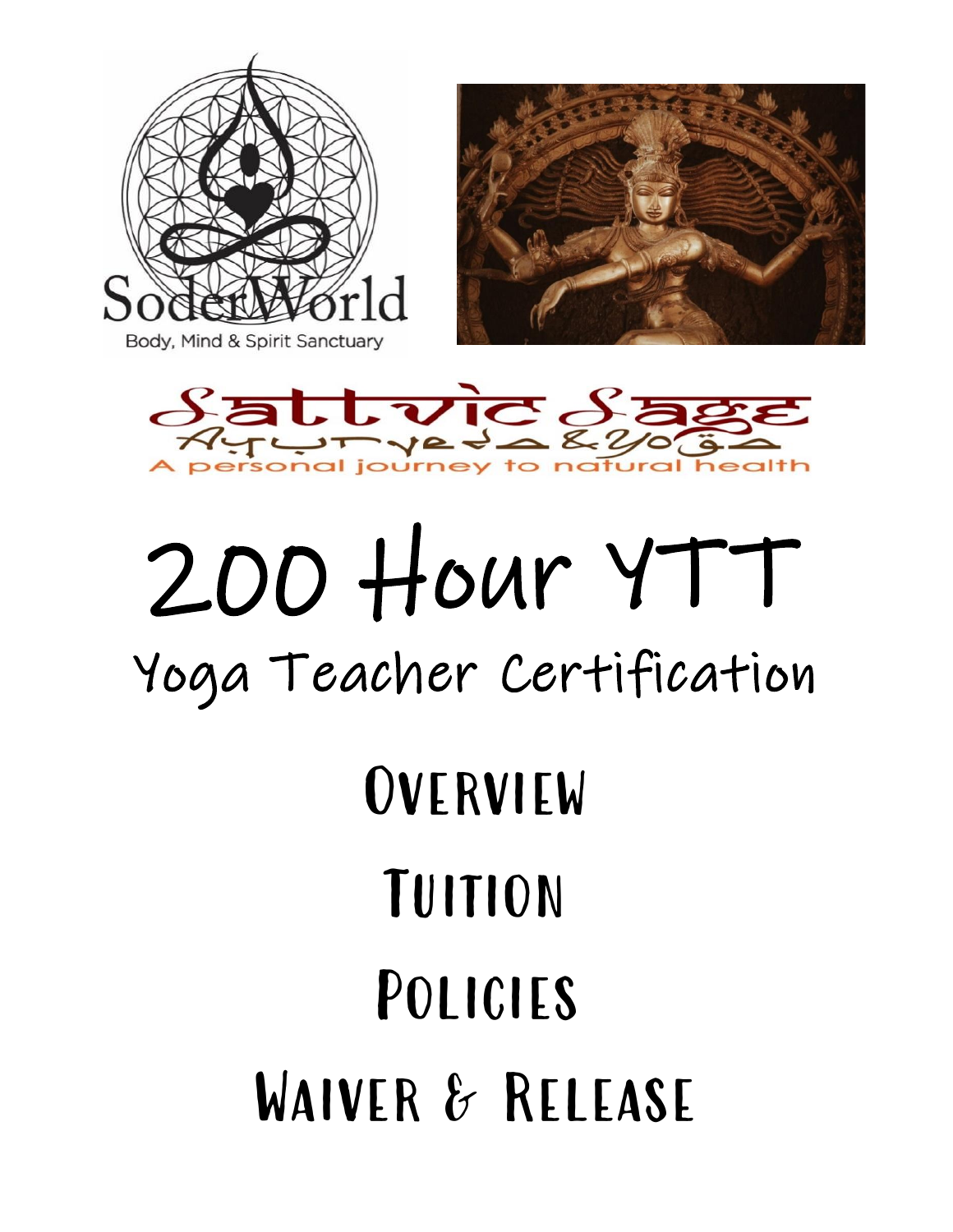## Thank you for your Enrollment Request! Please Read in Full, Sign & Return

### $\sim$  O V F R V I F W

#### **CLASSES:**

*Choose the Class Model that is Right For You ~ Session is Available as Follows:* 

- *1. In-Person at Sattvic Sage Ayurveda in Buckeye, AZ (with some Hybrid Online Dates)*
- *2. In-Person at Soderworld Wellness Center in in Willowbrook IL (with some Hybrid Online Dates)*
- *3. FULLY ONLINE from anywhere in the Country*

#### **Requirements for Completion:**

Completion & Attendance of All Session Hours & Any Needed Make Up Hours All Assigned Homework / 20-Class Attendance Log / Meditation Journal Sharing / Mid-Program Student Survey Practice Teach-Backs & Feedback / Class Observations / Class Designs / Public Community Class Offering

#### **Pre-Requisite:**

It is suggested (not required) that each student has previous experience with the practice of Yoga by way of attending Āsana classes, lectures, inquiry or has engaged in any form of yoga / self-awareness practices for at least 6 months.

#### **Upon Completion:**

When course requirements are met, a "Certificate of Completion" is issued. You are considered a Certified Yoga Instructor: CYT200 The Program does not offer or guarantee Job Placement

#### **Registration with Yoga Alliance:**

This is a Yoga Alliance Approved / Registered Program To become a 'Registered' Yoga Instructor, the registration process is completed directly with Yoga Alliance. This program exceeds minimum standard education requirements obtain RYT200. This process is also explained in the Professional Development portion of the program.

#### **Current CYT200 & RYT200:**

The completion of hours and Certificate of Completion may be added to experiential hours on the path to CYT500 / RYT500. If RYT500 is desired, Yoga Alliance will recognize your additional training hours through this program.

#### **Academic Requirement:**

- Applicants must possess a high school diploma or GED and must attain 18 years of age prior to start of classes
- Applicants should have English language fluency, as all classes will be taught in English

#### **Steps in the Application Process & Enrollment Registration:**

- 1. Emailed Request of Participation to sattvicsage@gmail.com
- 2. Reply Email will contain Enrollment Form / Program Handbook
- 3. Submission of Enrollment Form via email or Hardcopy (Your Preference)
- 4. Phone Interview with Prospective Student by Lead Trainer / Confirmation of Acceptance
- 5. Payment of \$500.00 SEAT RESERVATION (Applied to Tuition) or Tuition Payment in Full

At anytime during the process above, the potential student signs/returns Attestation & Acknowledgement of Program Policies

#### **Additional Required Books:**

Additional Required Books are not included and are at Student Expense.

Complete Book List Provided Upon Completed Enrollment and does not exceed \$100.

#### **Non-Mandatory Suggestions for Additional Education / Certification:**

Free Anatomy Courses at [http://www.corsera.org](http://www.corsera.org/) Various workshops to enhance Sanskrit understanding Obtaining Personal AHA CPR Certification is Recommended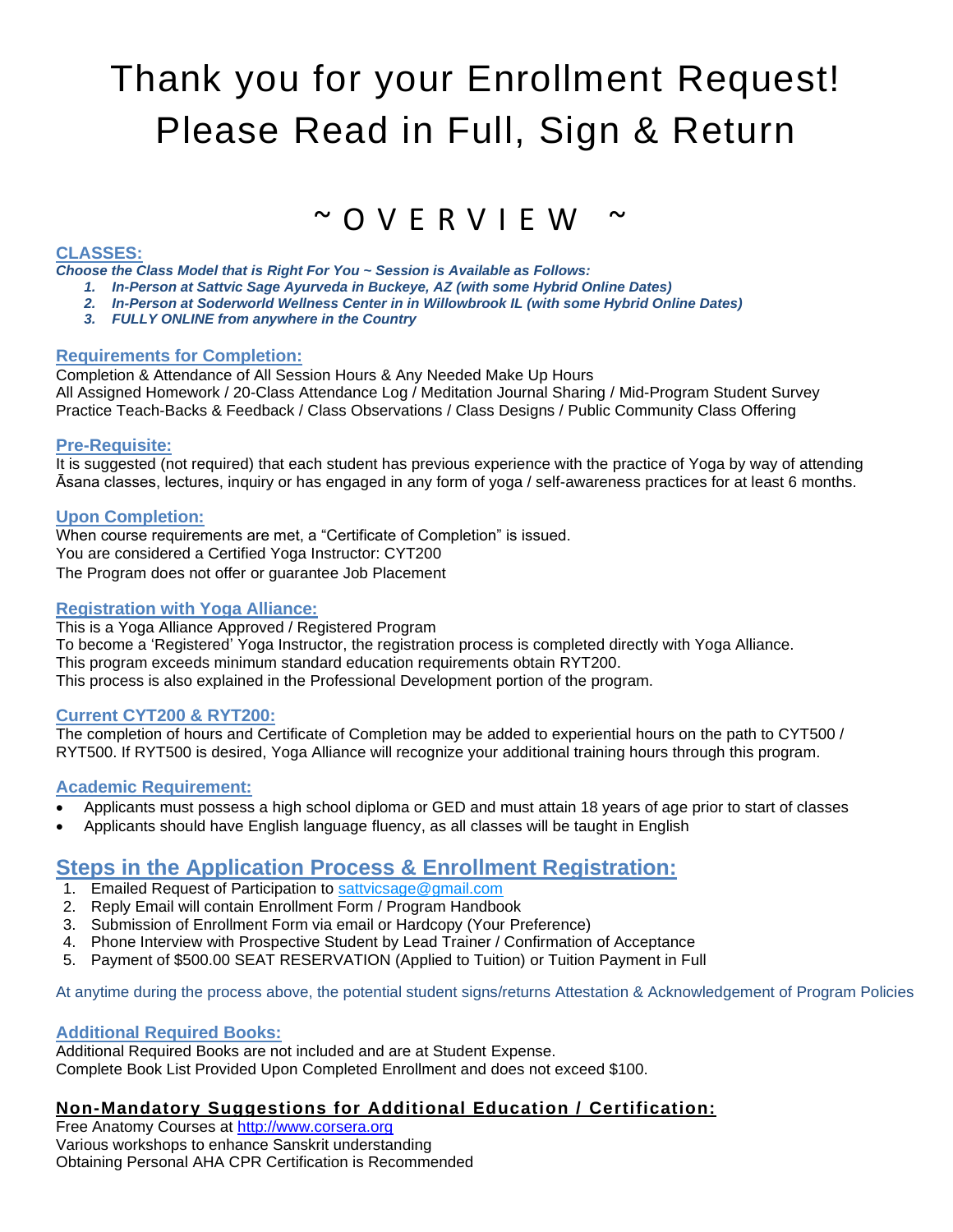## $\sim$  T U I T I O N

#### **Tuition: \$2800**

#### **Option 1: Save \$500 When You Pay in Full:**

**Payment of \$2300 in Full Prior To Registration Deadline**

\$250 of this payment is Non-Refundable

**Credit / Debit Electronic Registration:** 

**This payment is made Electronically at [www.sattvicsage.com/ytt](http://www.sattvicsage.com/ytt) by scrolling to the bottom of the page**

**Total Tuition is \$2415 (5% processing fee applies)**

#### **Option 2: Payment Plan (***4-Month Program***):**

**Reserve your place in training by making a \$500 SEAT RESERVATION Prior to Registration Deadline** \$250 of this deposit is Non-Refundable & Entire Deposit is applied to Tuition. **Credit / Debit Electronic Seat Deposit: \$525 (5% processing fee applies) This payment is made Electronically at [www.sattvicsage.com/ytt](http://www.sattvicsage.com/ytt) by scrolling to the bottom of the page**

#### **Remaining \$2300 is paid with** *4 Subsequent Monthly* **Electronic Auto-Payments**

Payment Plan is available via Auto-Pay Credit/Debit Only. Payment info will be required to establish ongoing installments. All Amounts Include 5% Processing Fees & 2% Interest

| 1 <sup>st</sup> Installment: | Month 1, charged on the 15th | \$615.25 |
|------------------------------|------------------------------|----------|
| $2nd$ Installment            | Month 2, charged on the 15th | \$615.25 |
| 3rd Installment              | Month 3, charged on the 15th | \$615.25 |
| 4 <sup>th</sup> Installment  | Month 4, charged on the 15th | \$615.25 |

#### **Your Total Tuition is \$2986**

#### **Option 2: Payment Plan (***3-Month Intensive***):**

**Reserve your place in training by making a \$500 SEAT RESERVATION Prior to Registration Deadline** \$250 of this deposit is Non-Refundable & Entire Deposit is applied to Tuition. **Credit / Debit Electronic Seat Deposit: \$525 (5% processing fee applies)**

**This payment is made Electronically at [www.sattvicsage.com/ytt](http://www.sattvicsage.com/ytt) by scrolling to the bottom of the page**

#### **Remaining \$2300 is paid with** *3 Subsequent Monthly* **Electronic Auto-Payments**

Payment Plan is available via Auto-Pay Credit/Debit Only. Payment info will be required to establish ongoing installments. All Amounts Include 5% Processing Fees & 2% Interest

| 1 <sup>st</sup> Installment: | Month 1, charged on the 15th | \$820.33 |
|------------------------------|------------------------------|----------|
| 2 <sup>nd</sup> Installment  | Month 2, charged on the 15th | \$820.33 |
| 3 <sup>rd</sup> Installment  | Month 3, charged on the 15th | \$820.33 |

#### **Your Total Tuition is \$2986**

#### **Tuition Includes:**

- 200 Hours Online / In Person Sessions (Zoom Video Access), Professional Presentations & Equipment
- Full-Color Binder/Training Manual of Syllabus, Class Schedule, Course Handbook, Homework Due Dates - PART 1 & 2 Handouts will be printed and added to your Binder
- The subsequent Handout Segments will be provided Electronically for you to print at your discretion
- Meditation Journal, Class Design & Observation Templates & Personal Class Attendance Log
- E-Books: 'Yoga Anatomy", 'Bhagavad Gita Explained', 'The Gheranda Samhita', 'The Hatha Yoga Pradpika' 'Raja Yoga' by Swami Vivekananda, 'Business Mastery' Workbook: How to Start Your Practice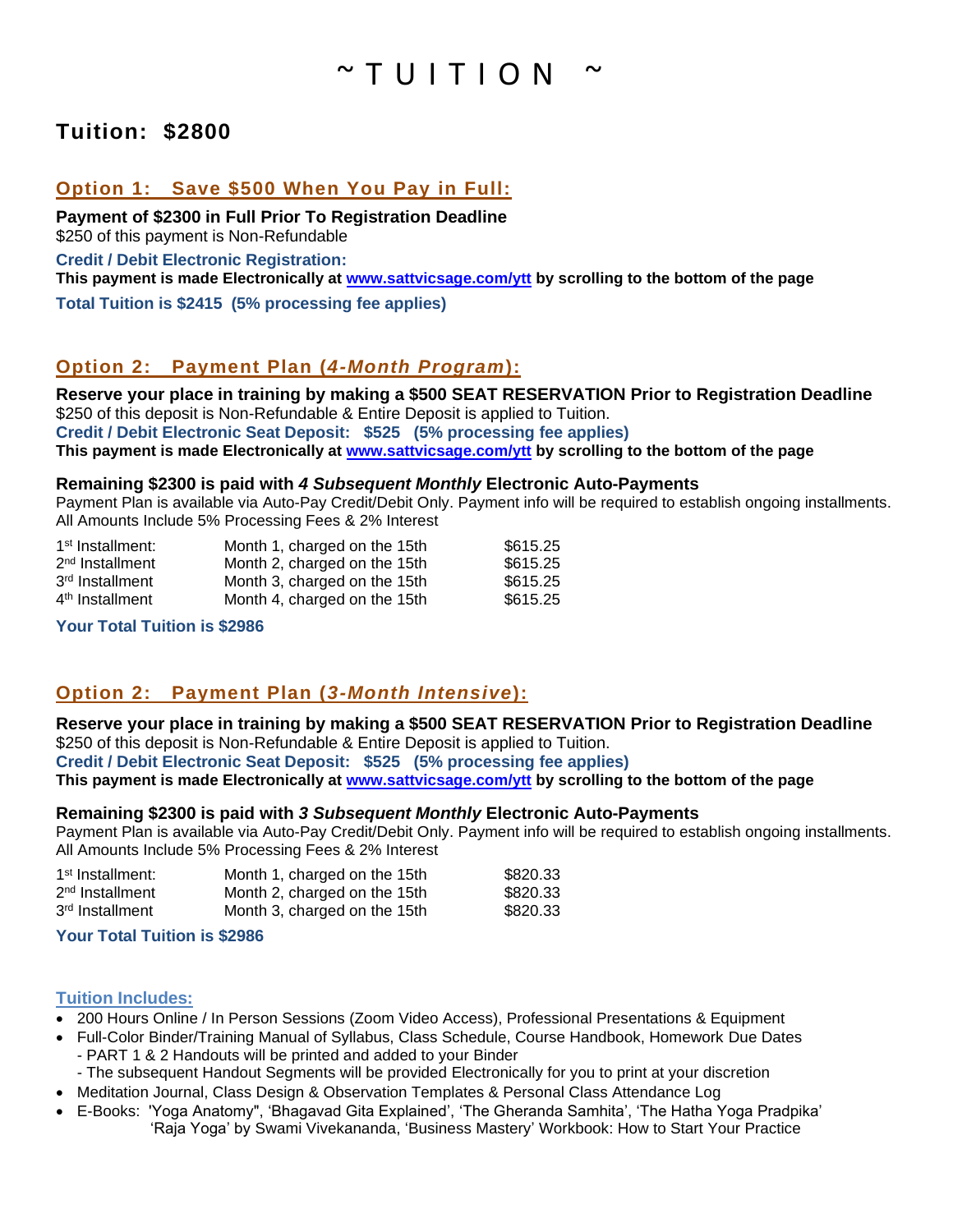### POLICIES ~

#### **EQUAL OPPORTUNITY & ANTI-DISCRIMINATION**

This YTT Programs provides, encourages and requires a state of fairness in which individuals are treated similarly, unhampered by artificial barriers, prejudices, or preferences. We welcome **ALL** – regardless of religious or spiritual beliefs (or not), sexual orientation or identification, physically ability or challenge, age, ethnicity, race, caste, or any other important personal attributes. The program also a zero-tolerance policy for those with discriminating words, thoughts or actions.

#### **ATTENDANCE**

*ATTENDANCE / CLASS MAKE-UP: Per Yoga Alliance*, a trainee may miss up to 10 Hours maximum due to sickness or emergency without penalty, as long as they complete the required reading and assignments. If any more than 10 hours is missed, the trainee will be **required** to make-up the missed hours by scheduling private make-up sessions with Lead Trainer at a cost of \$25 per hour.

*IMPORTANT ATTENDANCE NOTE:* A trainee cannot miss more than 40 hours of training. Missing these hours will result in termination from the program AND the trainee will still be responsible for paying tuition in full. If a student fails to complete the required attendance hours, he or she may be terminated from the program without a refund.

#### **HEALTH & SAFETY FOR ALL STUDENTS**

*BACKGROUND CHECK / CRIMINAL HISTORY:* Prior to or upon Enrollment, Sattvic Sage Ayurveda & Yoga & Soderworld Wellness Center reserve the right to complete a general background check on students who wish to join the YTT program. No student shall be accepted into the program that has had criminal charges against them within a 10-year previous period prior to class start date. Minor Traffic violations are excluded from this policy. All other criminal charges apply.

*HARRASSMENT OR SEXUAL MISCONDUCT:* Sattvic Sage Ayurveda & Yoga and Soderworld Wellness Center are committed to providing a safe environment for all students and staff, free from discrimination on any grounds and free from all from harassment of any kind, including sexual harassment. SSA&Y operates a zero-tolerance policy for any form of harassment, treats all incidents seriously and will promptly investigate all allegations of sexual harassment. Any person found to have harassed or sexually harassed another will face disciplinary action, up to and including dismissal from the YTT program. All complaints of harassment or sexual harassment will be taken seriously and treated with respect and confidence. No one will be victimized for making such a complaint.

#### **TUITION**

#### *SEAT RESERVATION OR PAYMENT IN FULL IS REQUIRED BY REGISTRATION DEADLINE DATE*

All subsequent tuition payments are due on 15th of month per selected session of the year with no grace period. Payments are made via AutoPay with major credit/debit cards only. A US \$25.00 late fee will be charged for declined payments. Written Notification is required 30 days prior to payment due *if there are any changes with your credit card on file.* Any & All payments made electronically by major credit cards for Tuition, Seat Reservation or Payment Plans are charged a 5% processing fee (and a 2% interest charge, if applicable for payment plans).

Sattvic Sage Ayurveda does not offer state or federal financial aid, loans, or tuition scholarships to students at this time. Maintenance of a current and satisfactory account standing is required for continued enrollment in the Program, Graduation and for the issuance of Certificate of Completion. Students who lapse in their tuition payments will be dropped from the program after 15 days past due.

*REFUNDS:* We don't want to see you go! But if for any reason you must leave the program, please note the following: A \$250 portion of Tuition/Seat Reservation is not refundable.

If the student decides to cancel or withdraw from enrollment at any time, a written notification and request from the student is required to be sent directly to Lead Trainer a[t sattvicsage@gmail.com](mailto:sattvicsage@gmail.com)

100% refund of paid Tuition (-Non-Refundable Fee) applies if student withdraws 15 days or more prior to program start date.

Less than 15 day notice of discontinuation prior to program start dates results in 75% Refund (-Non Refundable Fee).

PAYMENT PLAN REFUNDS: There will be no refund for the month if student decides to withdraw or cancel after 2 classes have been attended for the month. Withdrawal or cancellation prior to completion of the 3rd class for the month will result in a prorated refund computed based on the number of hours/classes completed vs. not completed for the month. No further tuition installments will occur.

PAID IN FULL REFUNDS: The same info applies as above regarding tuition required for the month. If tuition has been paid in full, the prorated portion of tuition & Non-Refundable fee will apply with all remaining hours being refunded.

A refund will be processed within 30 days from the date of receipt of official written request of cancellation from the student.

The refund amount will be electronically refunded via same method as payment was received: PayPal Gateway.

Confirmation of Refund will be automatically emailed to email address on file.

Eligible refunds will not include any interest or processing fees on the Tuition at any point in time.

Additional fees incurred (i.e., credit card fees) etc. are not refunded.

#### **TERMINATION**

*TERMINATION:* Sattvic Sage Ayurveda & Yoga & Soderworld Wellness Center reserve the right to terminate any student from the program if their behavior is deemed inappropriate, unethical or poses any risk whatsoever. Under such circumstances, tuition will not be refunded.

*ATTESTATION:* Sattvic Sage Ayurveda & Yoga & Soderworld Wellness Center reserve the right to terminate any student from the program if it is discovered that questions contained within the Enrollment Form or Signature to Attestation of Policies is found to be untruthful regarding Academic Background or Criminal History. Under such circumstances, tuition will not be refunded.